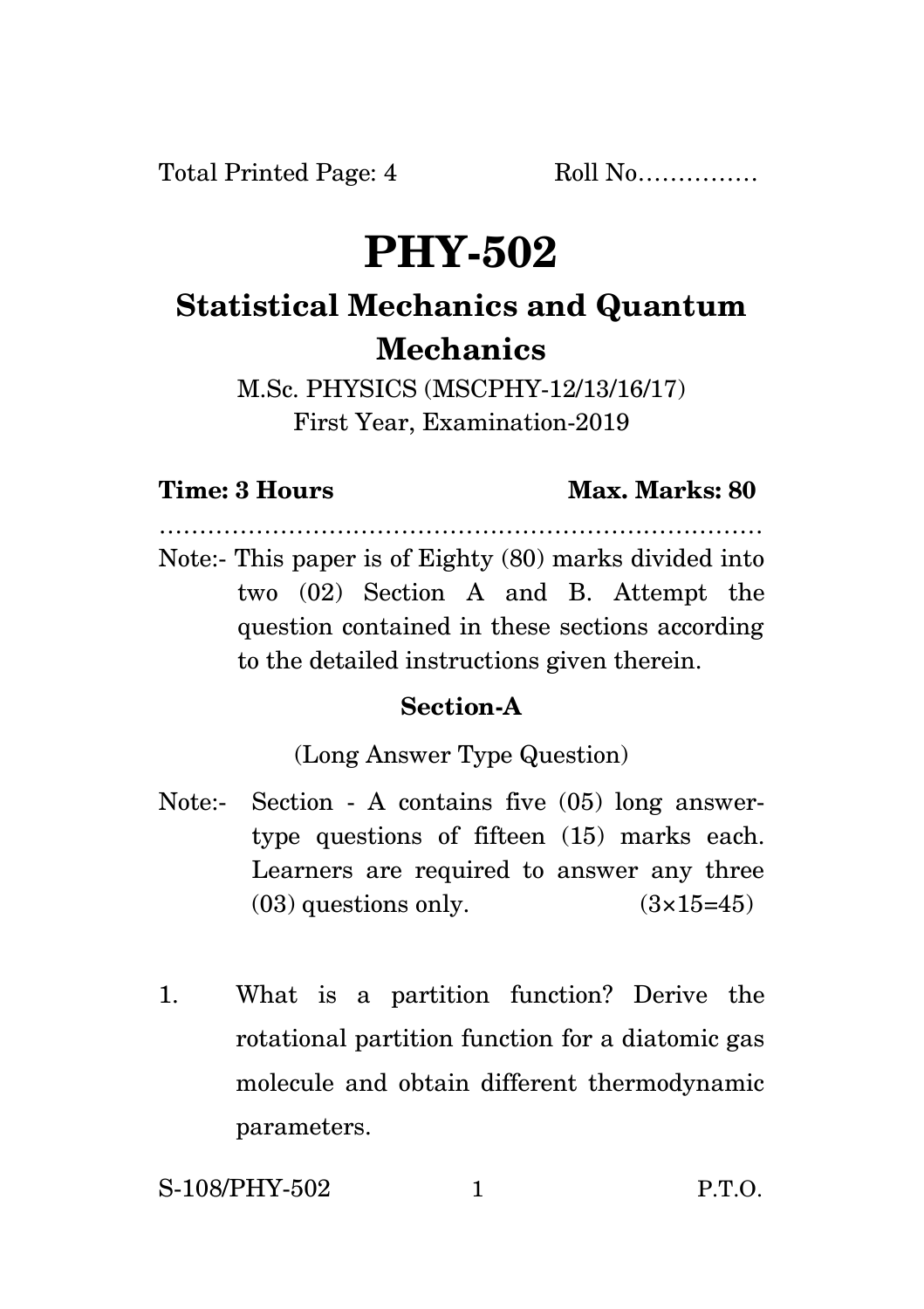- 2. What are quantum distributions? Using grand canonical ensemble, arrive at Fermi Dirac distribution function for indistinguishable particle
- 3. Solve the Schrodinger equation for Eigen values and Eigen functions of a linear harmonic oscillator.
- 4. Discuss the time-dependent perturbation theory of the first order and hence deduce the Fermi Golden rule.
- 5. Obtain the solution of the free particle Dirac equation.

#### **Section-B**

(Short Answer Type Question)

Note:- Section-B contains eight (08) short answer type questions of seven (07) marks each. Learners are required to answer any five (05) questions only.  $(5 \times 7 = 35)$